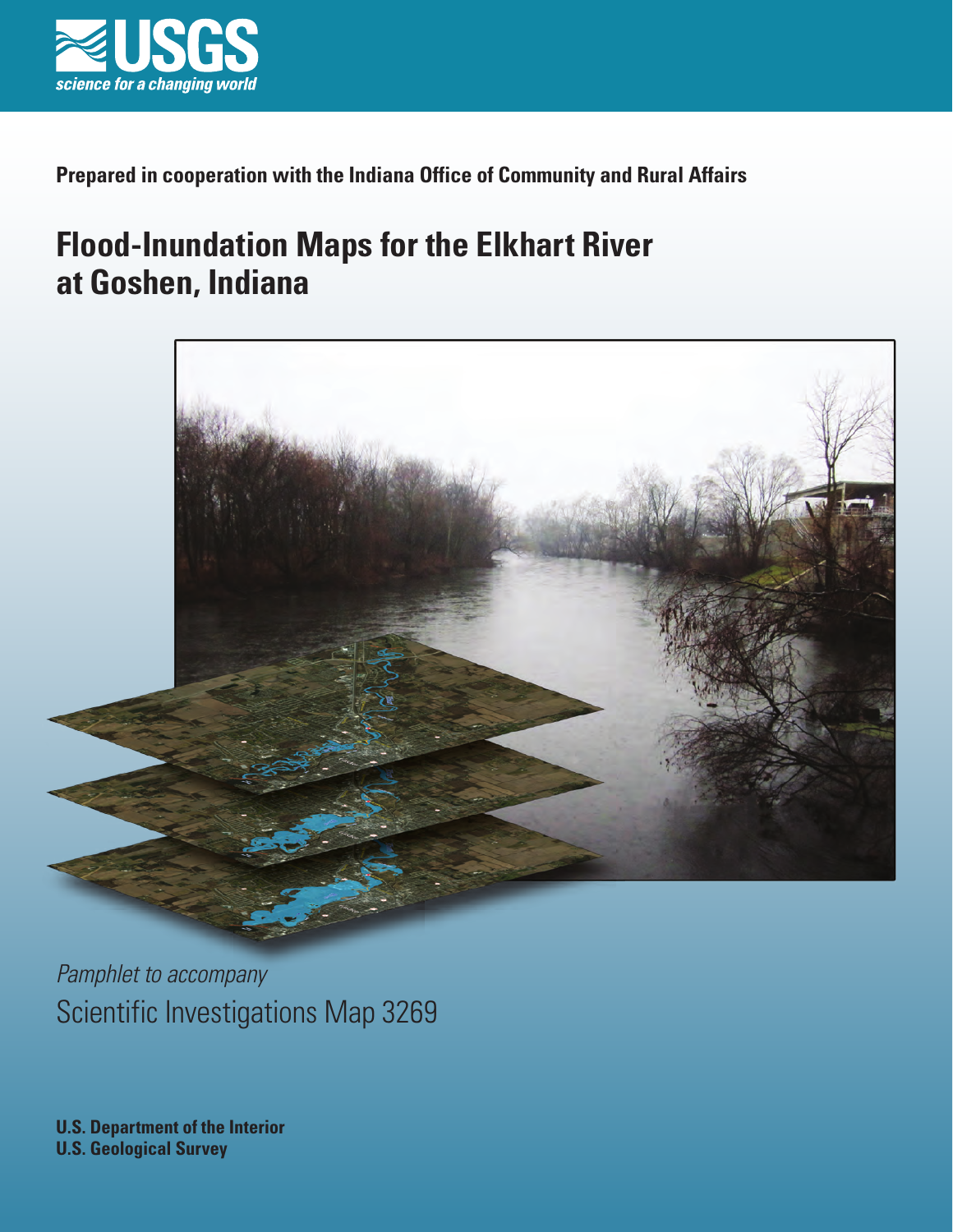**Cover.** Simulated floods corresponding to a stage of 5.0, 9.0, and 13.0 feet at U.S. Geological Survey streamgage 04100500 on the Elkhart River and image of the Elkhart River downstream from the streamgage. Photograph by Edward Dobrowolski, U.S. Geological Survey.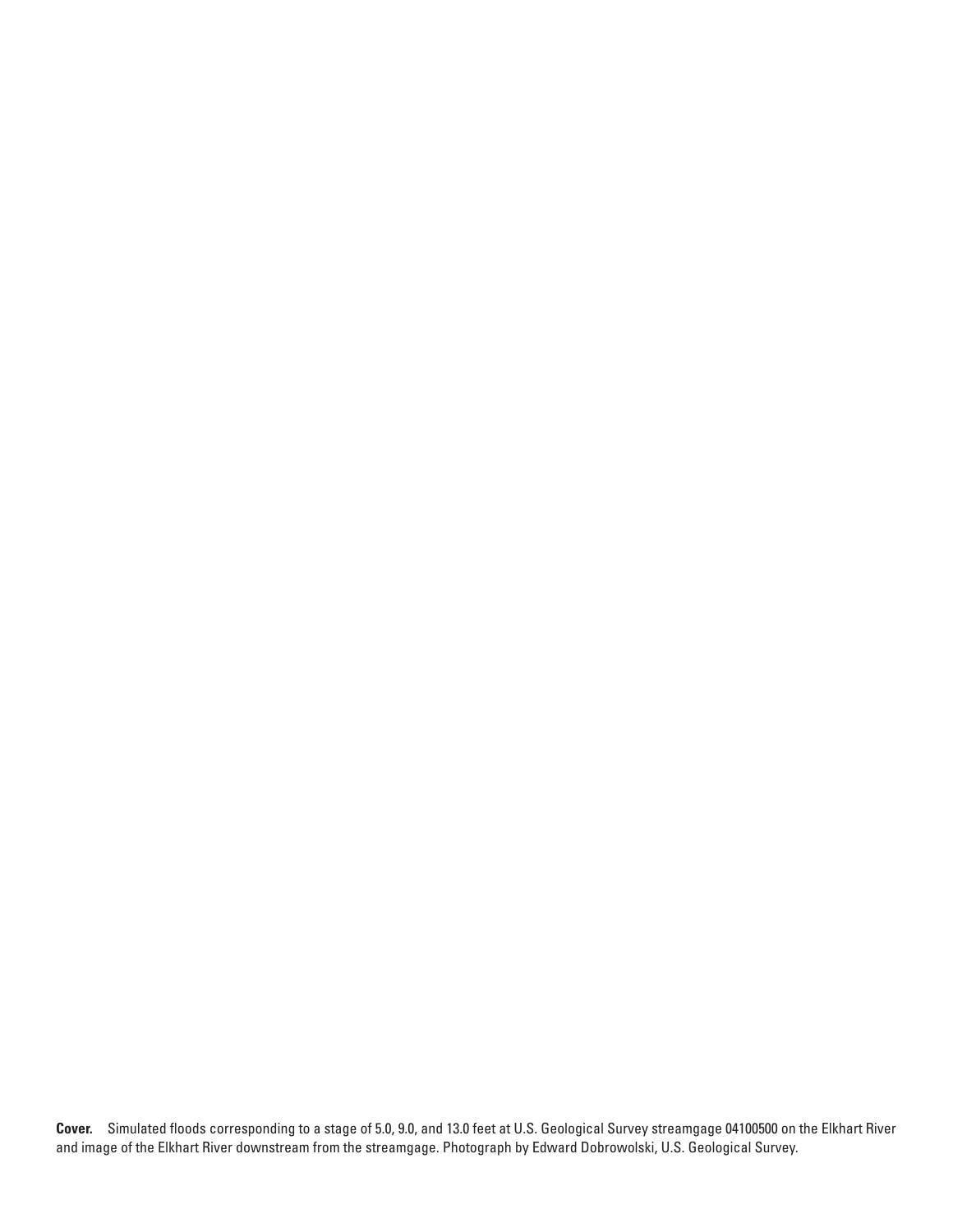# **Flood-Inundation Maps for the Elkhart River at Goshen, Indiana**

By Kellan R. Strauch

Prepared in cooperation with the Indiana Office of Community and Rural Affairs

*Pamphlet to accompany* Scientific Investigations Map 3269

**U.S. Department of the Interior U.S. Geological Survey**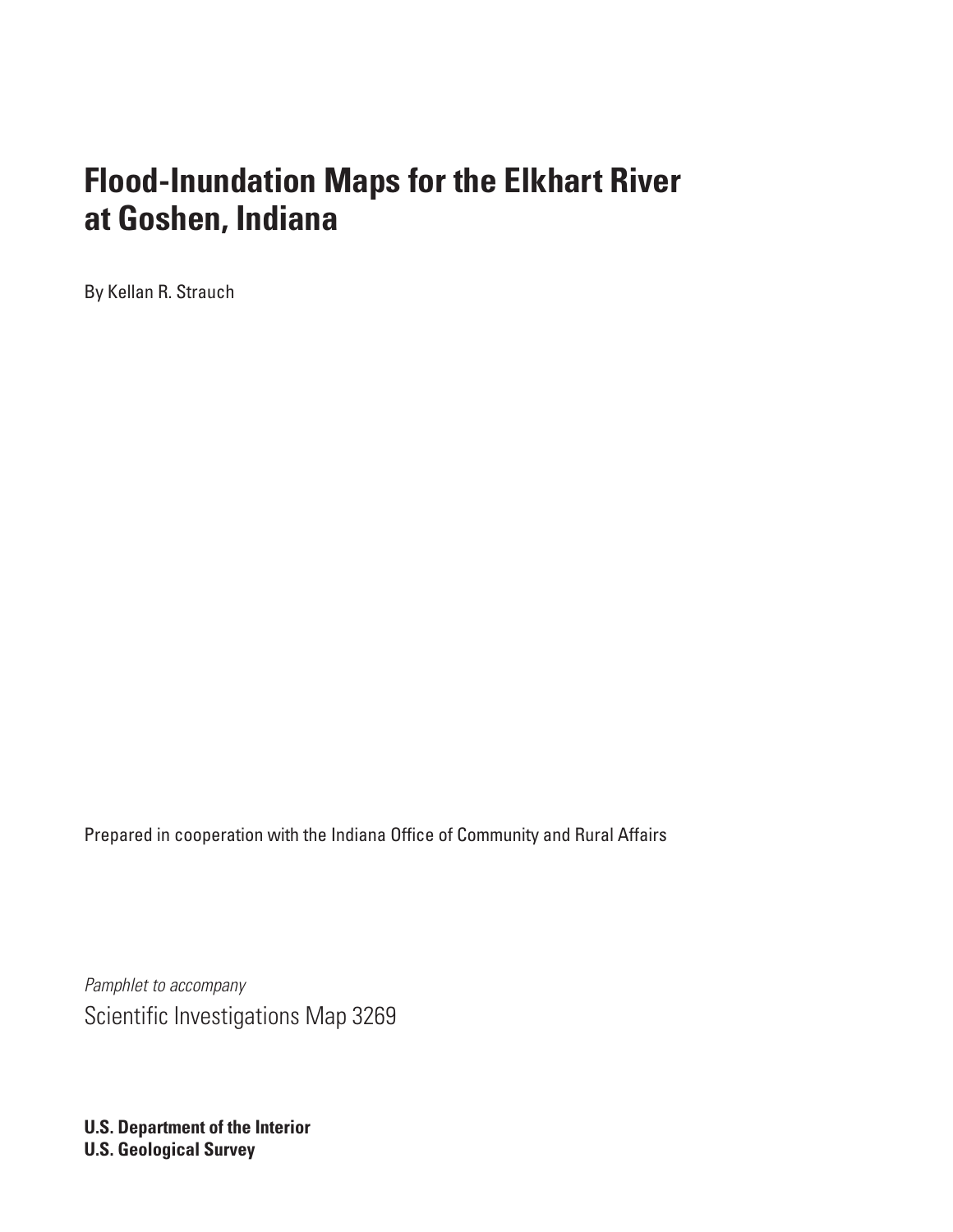#### **U.S. Department of the Interior**

SALLY JEWELL, Secretary

#### **U.S. Geological Survey**

Suzette M. Kimball, Acting Director

U.S. Geological Survey, Reston, Virginia: 2013

For more information on the USGS—the Federal source for science about the Earth, its natural and living resources, natural hazards, and the environment, visit <http://www.usgs.gov>or call 1–888–ASK–USGS.

For an overview of USGS information products, including maps, imagery, and publications, visit<http://www.usgs.gov/pubprod>

To order this and other USGS information products, visit<http://store.usgs.gov>

Any use of trade, firm, or product names is for descriptive purposes only and does not imply endorsement by the U.S. Government.

Although this information product, for the most part, is in the public domain, it also may contain copyrighted materials as noted in the text. Permission to reproduce copyrighted items must be secured from the copyright owner.

Suggested citation:

Strauch, K.R., 2013, Flood-inundation maps for the Elkhart River at Goshen, Indiana: U.S. Geological Survey Scientific Investigations Map 3269, 9 sheets, 7-p. pamphlet, *http://dx.doi.org/10.3133/sim3269*.

ISSN 2329–132X (online)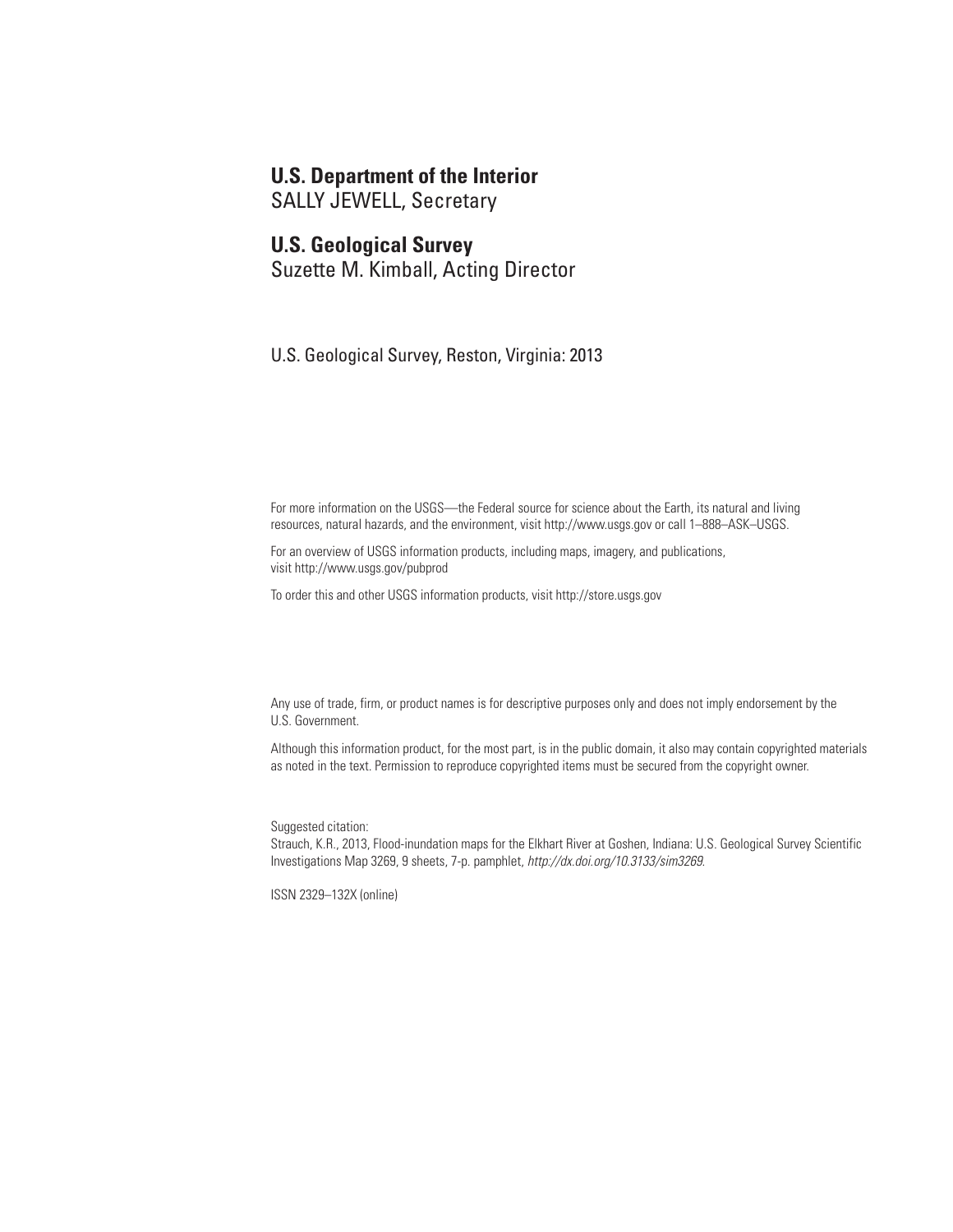## <span id="page-4-0"></span>**Acknowledgments**

The author wishes to thank the many local, State, and Federal agencies that have cooperated in the funding for the operation and maintenance of the gages used for this study, especially the Indiana Department of Transportation. Special thanks are given to the City of Goshen and Elkhart County staff for their cooperation in this study by providing data and reviewing flood-inundation maps prior to publication, and to the National Weather Service for their continued support of the U.S. Geological Survey flood-inundation mapping initiative.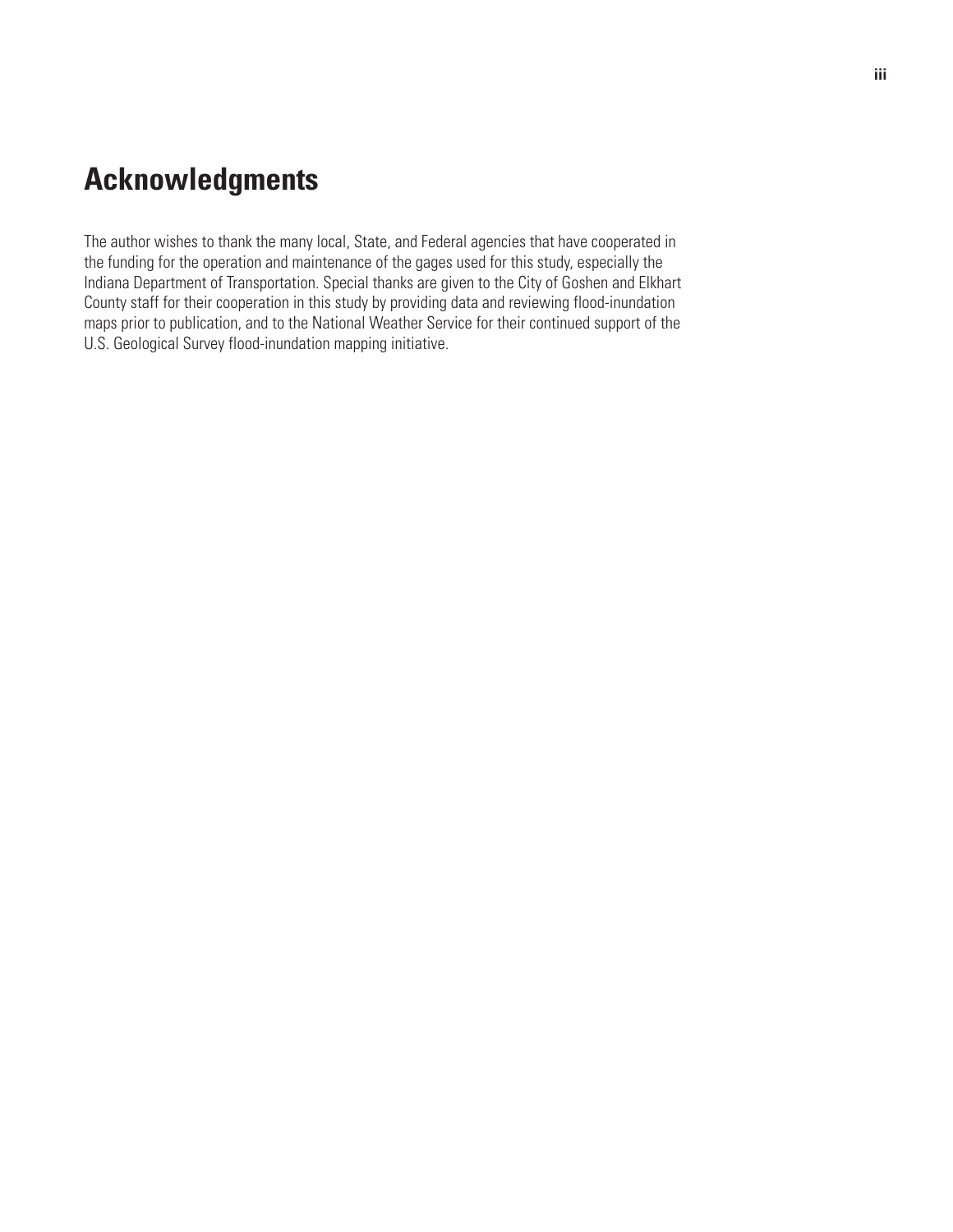## **Contents**

### **Sheets**

[Sheets and additional materials are available online at *<http://pubs.usgs.gov/sim/3269/>*]

- 1–9. Estimated flood-inundation maps for the Elkhart River at Goshen, Indiana, referenced to the U.S. Geological Survey streamgage number 04100500 on the Elkhart River, and corresponding to a stage of:
	- 1. 5.00 ft and an elevation of 774.03 ft (NAVD 88)
	- 2. 6.00 ft and an elevation of 775.03 ft (NAVD 88)
	- 3. 7.00 ft and an elevation of 776.03 ft (NAVD 88)
	- 4. 8.00 ft and an elevation of 777.03 ft (NAVD 88)
	- 5. 9.00 ft and an elevation of 778.03 ft (NAVD 88)
	- 6. 10.00 ft and an elevation of 779.03 ft (NAVD 88)
	- 7. 11.00 ft and an elevation of 780.03 ft (NAVD 88)
	- 8. 12.00 ft and an elevation of 781.03 ft (NAVD 88)
	- 9. 13.00 ft and an elevation of 782.03 ft (NAVD 88)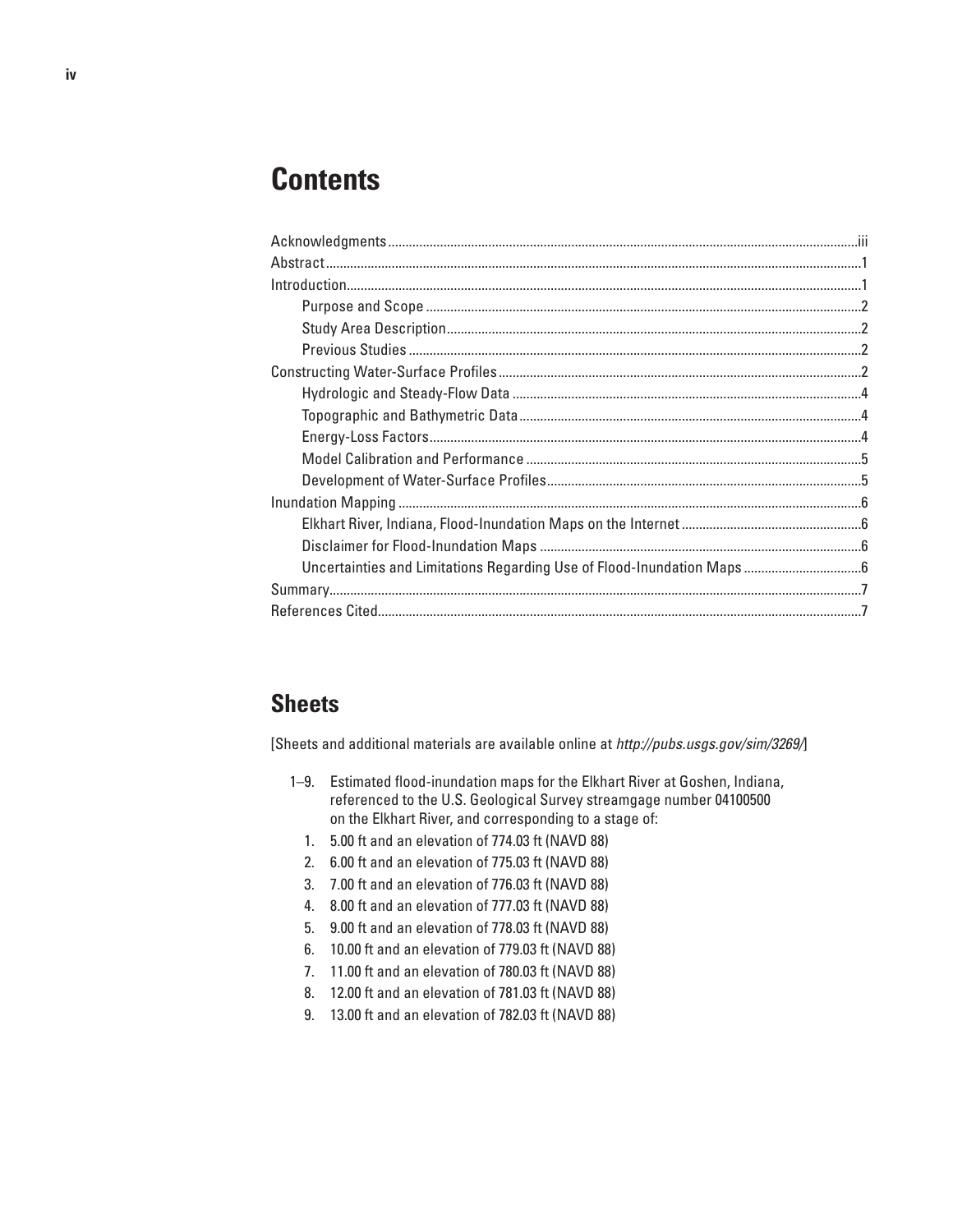# **Figures**

| 1. Map showing location of study reach for the Elkhart River, U.S. Geological Survey |
|--------------------------------------------------------------------------------------|
|                                                                                      |

## **Tables**

|    | 1. U.S. Geological Survey streamgage site information for the study area,                                                                                     |                |
|----|---------------------------------------------------------------------------------------------------------------------------------------------------------------|----------------|
|    |                                                                                                                                                               | $\overline{a}$ |
|    | 2. Comparison of hydraulic-model output simulated and observed water-surface<br>elevations at the Elkhart River at Goshen, Indiana, station number 04100500 5 |                |
| 3. | Stages and water-surface elevations with corresponding discharge estimates<br>at selected locations along the Elkhart River at Goshen, Indiana, for simulated | . 도            |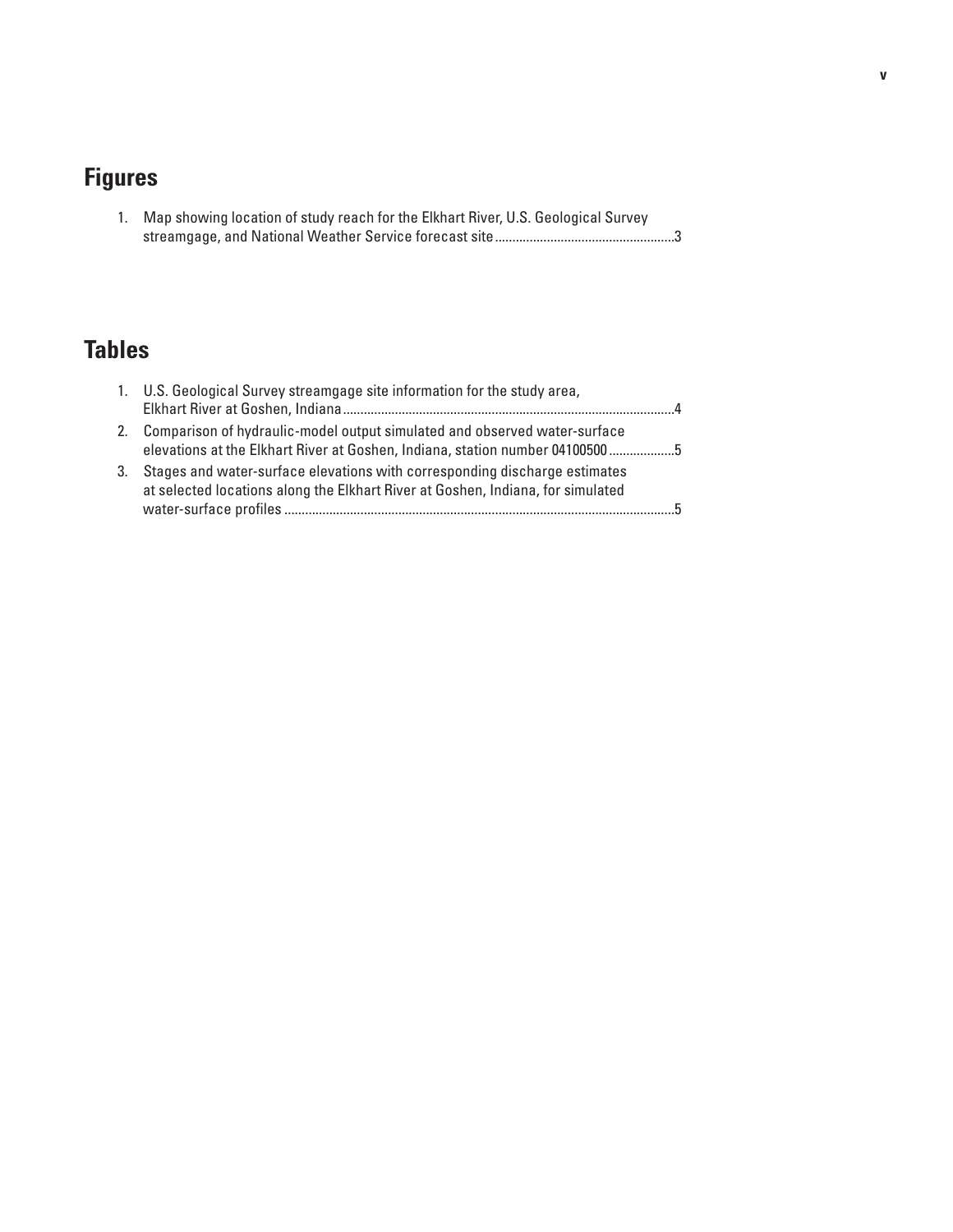## **Conversion Factors**

Inch/Pound to SI

| <b>Multiply</b>                            | By                 | <b>To obtain</b>                                       |  |  |  |  |
|--------------------------------------------|--------------------|--------------------------------------------------------|--|--|--|--|
|                                            | Length             |                                                        |  |  |  |  |
| foot $(ft)$                                | 0.3048             | meter (m)                                              |  |  |  |  |
| foot $(ft)$                                | 30.48              | centimeter (cm)                                        |  |  |  |  |
| mile (mi)                                  | 1.609              | kilometer (km)                                         |  |  |  |  |
|                                            | Area               |                                                        |  |  |  |  |
| square foot $(ft^2)$                       | 0.09290            | square meter $(m2)$                                    |  |  |  |  |
| square mile $(m2)$                         | 2.590              | square kilometer (km <sup>2</sup> )                    |  |  |  |  |
|                                            | Flow rate          |                                                        |  |  |  |  |
| cubic foot per second $(ft^3/s)$           | 0.02832            | cubic meter per second $(m3/s)$                        |  |  |  |  |
| cubic foot per second per square           | 0.01093            | cubic meter per second per square                      |  |  |  |  |
| mile $[(ft3/s)/mi2]$                       |                    | kilometer $\lceil$ (m <sup>3</sup> /s)/km <sup>2</sup> |  |  |  |  |
|                                            | Hydraulic gradient |                                                        |  |  |  |  |
| foot per mile $\left(\frac{ft}{mi}\right)$ | 0.1894             | meter per kilometer (m/km)                             |  |  |  |  |

Vertical coordinate information is referenced to either (1) stage, the height above an arbitrary datum established at a streamgage, or (2) elevation, the height above North American Vertical Datum of 1988 (NAVD 88).

Horizontal coordinate information is referenced to the North American Datum of 1983 (NAD 83).

Altitude, as used in this report, refers to distance above the vertical datum.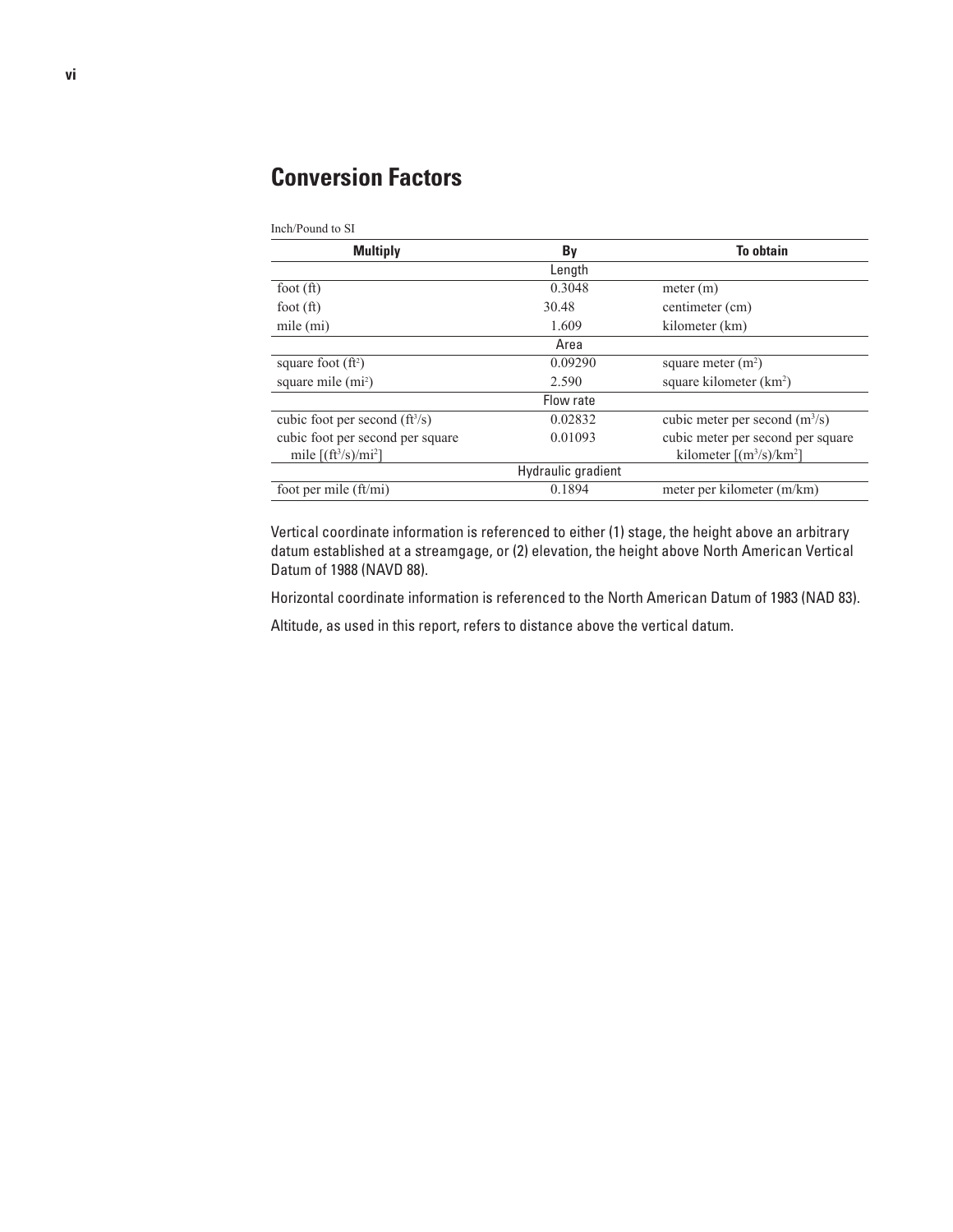# <span id="page-8-0"></span>**Flood-Inundation Maps for the Elkhart River at Goshen, Indiana**

By Kellan R. Strauch

#### **Abstract**

The U.S. Geological Survey (USGS), in cooperation with the Indiana Office of Community and Rural Affairs, created digital flood-inundation maps for an 8.3-mile reach of the Elkhart River at Goshen, Indiana, extending from downstream of the Goshen Dam to downstream from County Road 17. The inundation maps, which can be accessed through the USGS Flood Inundation Mapping Science Web site at *[http://water.](http://water.usgs.gov/osw/flood_inundation/) [usgs.gov/osw/flood\\_inundation/](http://water.usgs.gov/osw/flood_inundation/)*, depict estimates of the areal extent and depth of flooding corresponding to nine selected water levels (stages) at the USGS streamgage at Elkhart River at Goshen (station number 04100500). Current conditions for the USGS streamgages in Indiana may be obtained on the Internet at *<http://waterdata.usgs.gov/>*. In addition, streamstage data have been provided to the National Weather Service (NWS) for incorporation into their Advanced Hydrologic Prediction Service (AHPS) flood-warning system (*[http://water.](http://water.weather.gov/ahps/) [weather.gov/ahps/](http://water.weather.gov/ahps/)*). The NWS forecasts flood hydrographs at many places that are often collocated with USGS streamgages. NWS-forecasted peak-stage information may be used in conjunction with the maps developed in this study to show predicted areas of flood inundation.

In this study, flood profiles were computed for the stream reach by means of a one-dimensional step-backwater model. The model was calibrated using the most current stagedischarge relation at the Elkhart River at Goshen streamgage. The hydraulic model was then used to compute nine watersurface profiles for flood stages at 1-foot (ft) intervals referenced to the streamgage datum and ranging from approximately bankfull (5 ft) to greater than the highest recorded water level (13 ft). The simulated water-surface profiles were then combined with a geographic information system (GIS) digital-elevation model (DEM), derived from Light Detection and Ranging (LiDAR) data having a 0.37-ft vertical accuracy and 3.9-ft horizontal resolution in order to delineate the area flooded at each water level. The availability of these maps, along with Internet information regarding current stage from USGS streamgages and forecasted stream stages from the NWS, provide emergency management personnel and

residents with information that is critical for flood response activities such as evacuations and road closures as well as for postflood recovery efforts.

#### **Introduction**

The City of Goshen in Elkhart County, Indiana (Ind.), an urban community with a reported population of 31,719, is part of the Elkhart-Goshen Metro Area (pop. 197,561 in 2010; U.S. Census Bureau, 2010). Peak streamflows, since 1925, and continuous stage measurements, since 1931, have been recorded at a U.S. Geological Survey (USGS) streamgage on the Elkhart River at Goshen (station number 04100500). The peak discharge of record, 6,360 cubic feet per second (ft<sup>3</sup>/s) at a stage of 11.87 feet (ft; gage datum), occurred on February 24, 1985. The most recent flood event with approved flow data (stage above 7 ft) occurred April 29, 2011, with a flow of  $3,450$  ft $3$ /s and a stage of 7.99 ft. Flood plains within Goshen are moderately developed and contain a mix of residential and commercial structures.

Prior to this study, Goshen officials relied on several information sources (all of which are available on the Internet) to make decisions on how to best alert the public and mitigate flood damages. One source is the Federal Emergency Management Agency (FEMA) Flood Insurance Study (FIS) for Elkhart County, which includes the City of Goshen and is dated August 2, 2011 (Federal Emergency Management Agency, 2011). A second source of information is the USGS streamgage, Elkhart River at Goshen (station number 04100500), from which current or historical water levels (stages) can be obtained. A third source is the National Weather Service's (NWS) Advanced Hydrologic Prediction Service (AHPS), which also displays current stage data from the USGS gage, as well as river forecasts of stage during times of high water. Although USGS current stage and NWS forecast stage information is particularly useful for residents in the immediate vicinity of a streamgage, it is of limited use to residents farther upstream or downstream because the water-surface elevation is not constant along the entire stream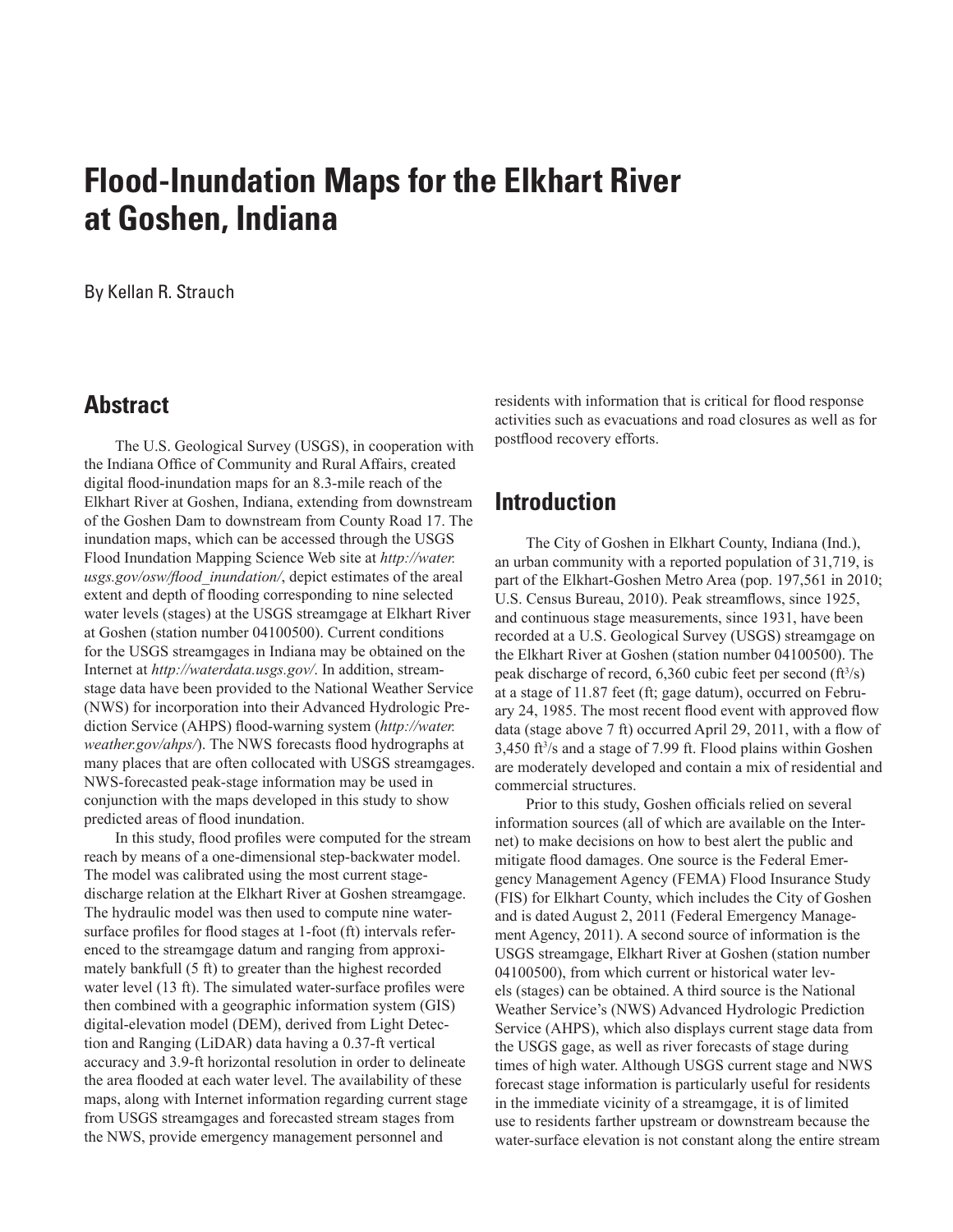<span id="page-9-0"></span>channel. Also, FEMA and State emergency management mitigation teams or property owners typically lack information related to how deep the water is at locations other than near USGS streamgages or NWS flood-forecast points. In 2011–12, the USGS, in cooperation with the Indiana Office of Community and Rural Affairs, conducted a study to produce a library of flood-inundation maps for an 8.3-mile (mi) reach of the Elkhart River at Goshen. The inundation maps depict estimates of the areal extent and depth of flooding corresponding to selected water levels (stages) at the USGS streamgage, Elkhart River at Goshen (station number 04100500).

#### **Purpose and Scope**

The purpose of this report is to describe the development of a series of maps showing the estimated flood-inundation extent for the Elkhart River at Goshen, Ind. The maps are accessed through the USGS Flood Inundation Mapping Science Web site at *[http://water.usgs.gov/osw/flood\\_inundation/](http://water.usgs.gov/osw/flood_inundation/)* and the NWS AHPS Web site at *[http://water.weather.gov/](http://water.weather.gov/ahps/) [ahps/](http://water.weather.gov/ahps/)*. Internet users can select estimated inundation maps that correspond to (1) current stage at the USGS streamgage, (2) the NWS-forecasted peak stage, or (3) other stream stages of interest.

The scope of the study was limited to the Elkhart River from downstream of Goshen Dam to a point 5,450 ft downstream from the County Road 17 bridge (fig. 1). Tasks specific to development of the maps were:

- 1. collection of topographic and bathymetric data for selected cross sections and geometric data bridges along the study reach,
- 2. estimation of energy-loss factors (roughness coefficients) in the stream channel and flood plain, and determination of steady-flow data,
- 3. computation of water-surface profiles using the U.S. Army Corps of Engineers (USACE) HEC–RAS computer program (U.S. Army Corps of Engineers, 2010),
- 4. production of estimated flood-inundation maps at various stream stages using the USACE's HEC–GeoRAS computer program (U.S. Army Corps of Engineers, 2009) and a geographic information system (GIS), and
- 5. preparation of the maps, both as polygon shapefiles that depict the areal extent of flood inundation and as depth grids that provide the depth of flood waters, as displayed on the USGS Flood Inundation Mapper web site (*[http://](http://wim.usgs.gov/FIMI/) [wim.usgs.gov/FIMI/](http://wim.usgs.gov/FIMI/)*), which can be accessed through the USGS Flood Inundation Mapping Science Web site at *[http://water.usgs.gov/osw/flood\\_inundation/](http://water.usgs.gov/osw/flood_inundation/)*.

Methods used were generally cited from previously published reports. If techniques varied significantly from previously documented methods because of local hydrologic conditions or available data, they are described in detail in

this report. Maps were produced for water levels referenced to the Elkhart River stage at the Goshen streamgage, which ranged from approximately bankfull (5 ft above gage datum) to greater than the maximum observed water level (13 ft) at the streamgage.

#### **Study Area Description**

The study reach of the Elkhart River is in Elkhart County in north-central Indiana. The drainage area ranges from 584 square miles (mi2 ) at the outlet of Goshen Dam Pond to 643 mi2 at the downstream extent of the study reach. The drainage area at the Elkhart River at Goshen streamgage is 594 mi2 . The stream's headwaters originate in Noble County, Ind., and the stream flows generally to the northwest before entering the city limits. One major tributary to the Elkhart River, Rock Run Creek (drainage area 42 mi<sup>2</sup> ), joins the main stem as it flows through Goshen. The basin terrain is generally flat. The study reach is approximately 8.3 mi long and has an average top-of-bank channel width of 186 ft and an average channel slope of 2.38 feet per mile (ft/mi) or 0.00045. About 49 percent of the land contiguous to the study reach is classified as urban or developed, 7 percent as forest, and 4 percent as cropland (Homer and others, 2007). The study area is still undergoing development, and the population has increased 8 percent from 29,383 to 31,719 between 2000 and 2010 (U.S. Bureau of Census, 2010). The main channel within the study reach is bridged by six major roads and a railroad.

#### **Previous Studies**

Although the current countywide FIS became effective in 2011 (Federal Emergency Management Agency, 2011), the data contained therein that deals with flooding in the City of Goshen is from the original FIS completed by Clyde E. Williams and Associates in 1977 (Federal Emergency Management Agency, 2011). That study provided information on the 10-, 2-, 1- and 0.2-percent annual exceedance probability water-surface profiles and associated 1- and 0.2-percent floodplain maps for the Elkhart River and Rock Run Creek. The water-surface profiles and the flood frequencies on which they were based have not been updated since 1977; however, the flood-plain maps in the 2011 FIS do include revised floodinundation delineations that were based on updated, detailed land-surface elevation data made possible by the use of Light Detection and Ranging (LiDAR).

## **Constructing Water-Surface Profiles**

The water-surface profiles used to produce the nine flood-inundation maps in this study were computed using HEC–RAS, version 4.1.0 (U.S. Army Corps of Engineers, 2010). HEC–RAS is a one-dimensional step-backwater model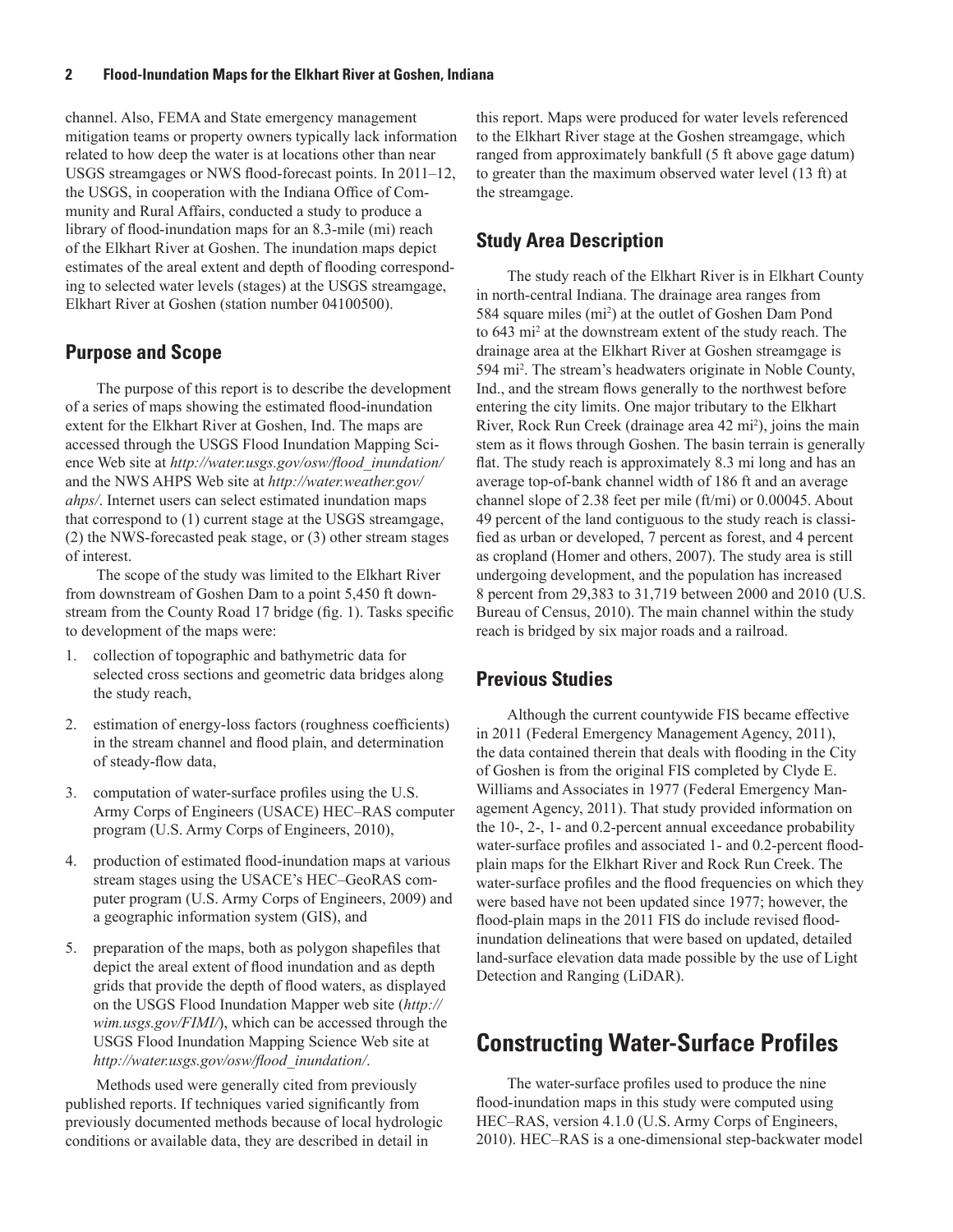

**Figure 1.** Location of study reach for the Elkhart River, U.S. Geological Survey streamgage, and National Weather Service forecast site.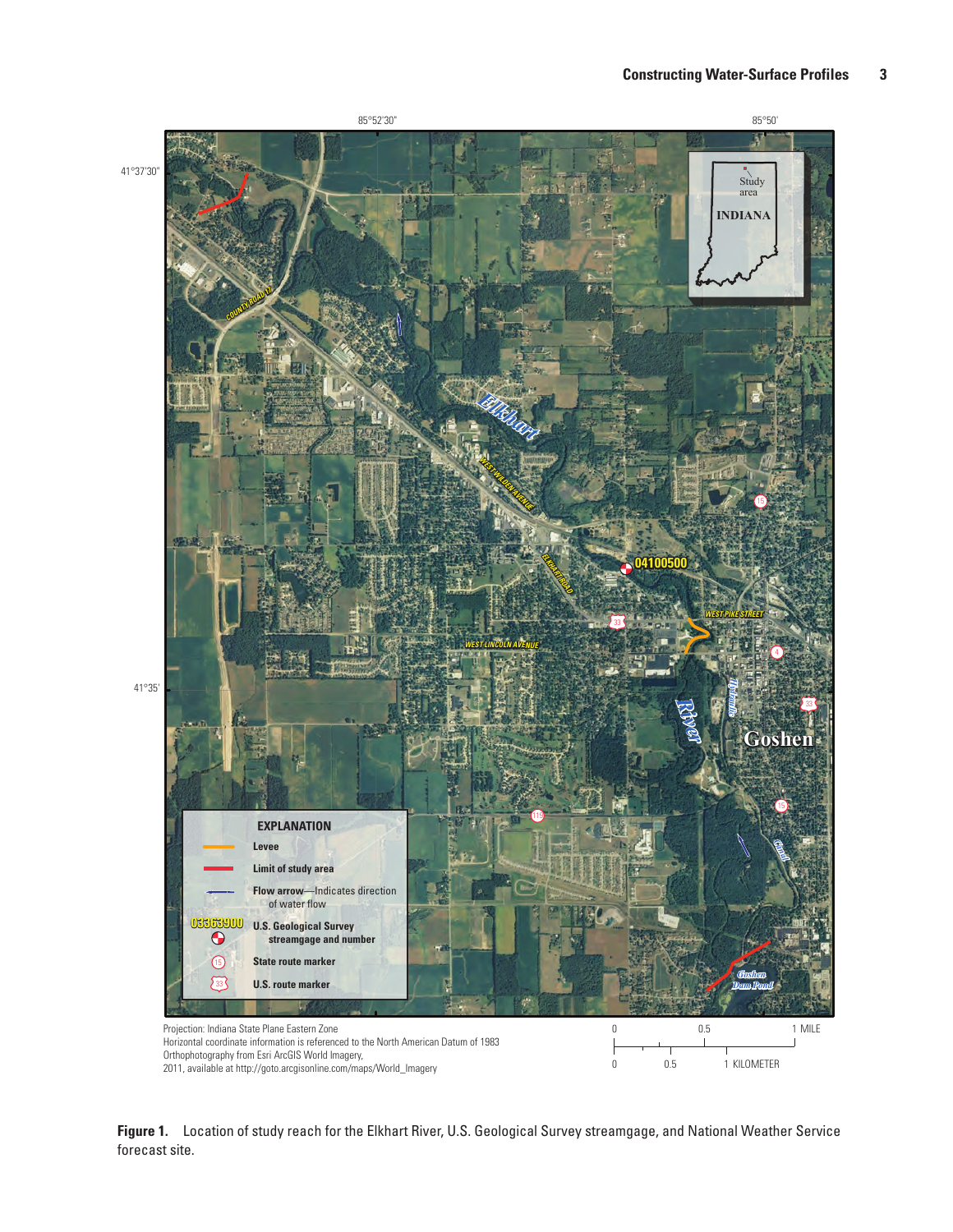<span id="page-11-0"></span>for simulation of water-surface profiles with gradually varied, steady-state (or unsteady-state) flow computation options. The HEC–RAS analysis for this study was done using the steadystate flow computation option.

#### **Hydrologic and Steady-Flow Data**

The study area hydrologic network consists of one streamgage (04100500; fig. 1; table 1). Water level (stage) is measured continuously at the site, and the continuous record of streamflow is computed for the site. All water-surface elevations reported herein are referenced to the North American Vertical Datum of 1988 (NAVD 88). The gage is equipped with a satellite radio transmitter that allows these data to be transmitted routinely for posting on the Internet within an hour of collection.

Steady-flow data consisted of flow regime, boundary condition set to normal depth, and peak-discharge information. Because there are no major tributaries from the upstream limit of the study area to the Elkhart River at Goshen streamgage, flow data for the upstream end of the study reach were obtained from the current stage-to-discharge relation, which has been developed from measurements of streamflow at the Elkhart River at Goshen streamgage. For the downstream part of the study reach, discharge recorded at the streamgage was increased proportional to the drainage-area ratio to account for the expected increase in flows from Rock Run Creek, a tributary that enters the study reach about 403 ft downstream from the West Wilden Avenue bridge. These adjusted flow values were used in the model from the confluence of Rock Run Creek and Elkhart River to the downstream limit of the study reach.

#### **Topographic and Bathymetric Data**

 Channel cross sections were surveyed by USGS personnel during April 2012 for locations. These cross sections provided detailed channel-elevation data below the water surface and were collected using hydroacoustic instrumentation to measure depth and Differential Global Positioning System (DGPS) instrumentation to determine horizontal position. All topographic data used in this study are referenced vertically to NAVD 88 and horizontally to the North American Datum of 1983 (NAD 83). Cross-section elevation data for

flood-plain areas were obtained from a LiDAR-derived digital elevation model (DEM). The LiDAR data were collected during April 2010 by AeroMetric, Inc., Sheboygan, Wisconsin, and postprocessing of these data also was completed by AeroMetric, Inc. The original LiDAR data have horizontal accuracy of 1.02 ft (31 centimeters), horizontal resolution of 3.9 ft (1.2 meters), and vertical accuracy of 0.37 ft at a 95-percent confidence level for the "open terrain" land-cover category (root mean squared error of 0.19 ft [5.8 centimeters]). Although a finer horizontal resolution of the DEM was possible given the accuracy of the LiDAR data, the final DEM was resampled to a grid-cell size of 10 square feet  $(ft<sup>2</sup>)$  to decrease GIS processing time.

Seven bridges and roadway embankments, and one levee, in and along the stream affect or have the potential to affect water-surface elevations during floods. To properly account for these features in the model, structural dimensions for three bridges (West Plymouth Avenue, River Avenue, and West Wilden Avenue) were measured and surveyed in the field concurrently with the stream-channel surveys. Dimensions for West Lincoln Avenue, West Pike Street, and the railroad bridges were obtained from input data for a HEC–2 hydraulic model, which was developed in 1977 and is still the basis for the water-surface profiles and flood maps that are presented in the currently effective FIS (Federal Emergency Management Agency, 2011). Structural dimensions for the County Road 17 bridge were obtained from design plans provided by the Elkhart County Highway Department (Thomas Rushlow, Elkhart County Highway Department, written commun., June 2012 ). A detailed description of the methods used to acquire and process the topographic and bathymetric data can be found in Bales and others (2007). The Roger's Park Levee runs longitudinally next to the stream between West Lincoln Avenue and West Pike Street. The levee protects the Roger's Park area from flood waters for water-surface elevations below 776.03 ft NAVD 88, but at water-surface elevations above 776.03 feet the levee is overtopped and the area behind it is inundated with flood waters.

#### **Energy-Loss Factors**

Field observations and high-resolution aerial photographs were used to select initial (precalibration) Manning's roughness coefficients ("*n"* values) for energy (friction) -loss

**Table 1.** U.S. Geological Survey streamgage site information for the study area, Elkhart River at Goshen, Indiana.

[mi<sup>2</sup>, square miles; ft, feet; NAVD, North American Vertical Datum of 1988; °, degree; ', minutes; ", seconds]

| <b>Station name</b>                 | <b>Station</b><br>number | Drainage area<br>(m <sup>2</sup> ) | Latitude | Longitude | <b>Period of record</b>                                           | <b>Maximum recorded flood</b><br>elevation at gage and date |
|-------------------------------------|--------------------------|------------------------------------|----------|-----------|-------------------------------------------------------------------|-------------------------------------------------------------|
| Elkhart River at<br>Goshen, Indiana | 04100500                 | 594                                |          |           | $41^{\circ}35'36''$ $85^{\circ}50'55''$ Oct. 1931 to current year | 11.94<br>Mar. 14, 1982                                      |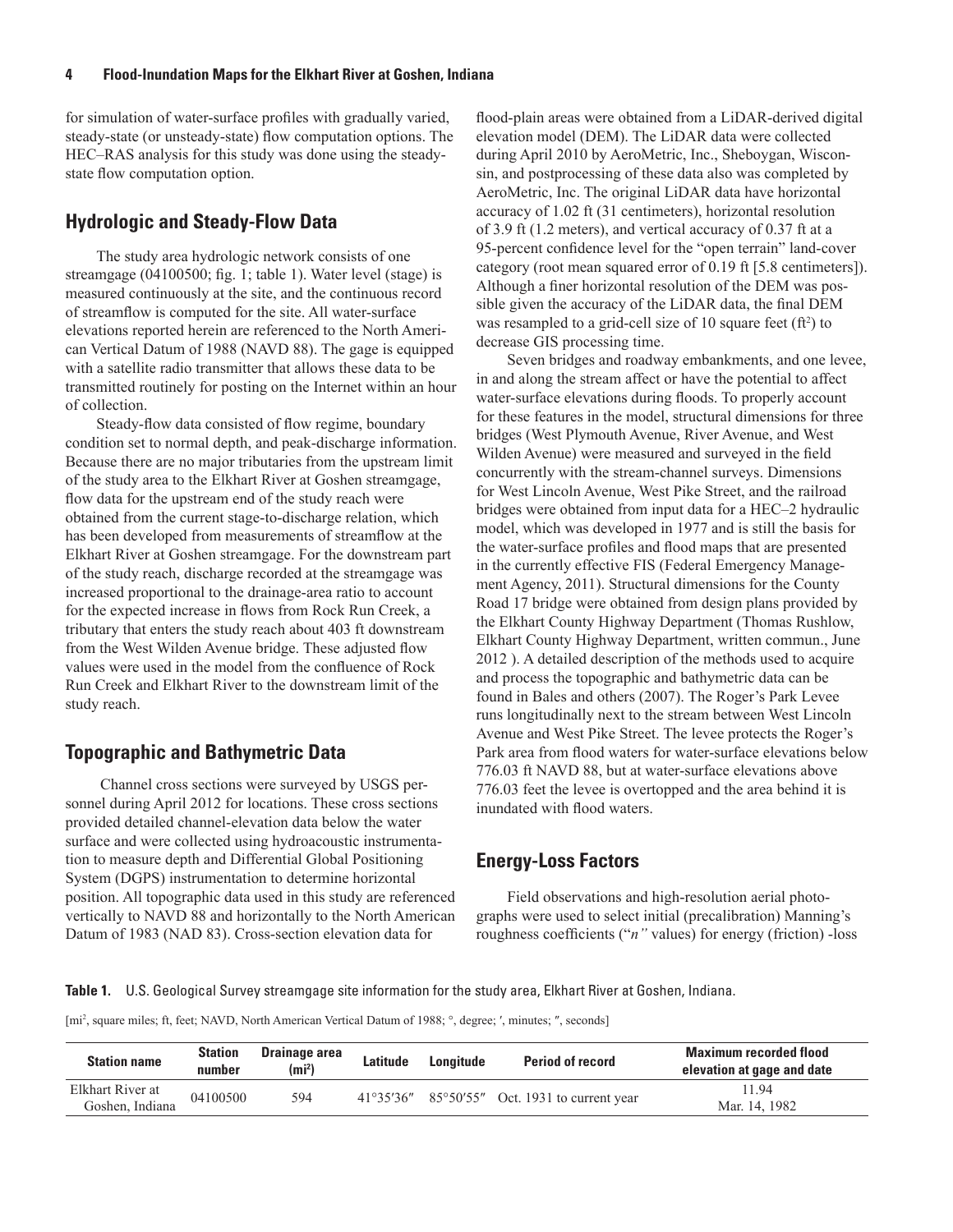<span id="page-12-0"></span>calculations. The final Manning's *n* values used ranged from 0.040 to 0.052 for the main channel and 0.088 to 0.165 for the overbank areas modeled in this analysis.

#### **Model Calibration and Performance**

The hydraulic model was calibrated to the most current stage-discharge relation at the USGS streamgage 04100500, Elkhart River at Goshen, Ind. Model calibration was accomplished by adjusting Manning's *n* values until the results of the hydraulic computations closely agreed with the measured

**Table 2.** Comparison of hydraulic-model output simulated and observed water-surface elevations at the Elkhart River at Goshen, Indiana, streamgage (station number 04100500).

[ft, feet; NAVD 88, North American Vertical Datum of 1988]

| <b>Stage</b><br>$(ft)^1$ | <b>Measured water-</b><br>surface elevation<br>(ft, NAVD 88) <sup>1</sup> | <b>Modeled water-</b><br>surface elevation<br>(ft, NAVD 88) | <b>Elevation</b><br>difference<br>(f <sub>t</sub> ) |
|--------------------------|---------------------------------------------------------------------------|-------------------------------------------------------------|-----------------------------------------------------|
| 5.0                      | 774.03                                                                    | 774.01                                                      | 0.02                                                |
| 6.0                      | 775.03                                                                    | 775.03                                                      | 0.00                                                |
| 7.0                      | 776.03                                                                    | 776.04                                                      | $-0.01$                                             |
| 8.0                      | 777.03                                                                    | 777.04                                                      | $-0.01$                                             |
| 9.0                      | 778.03                                                                    | 778.02                                                      | 0.01                                                |
| 10.0                     | 779.03                                                                    | 779.04                                                      | $-0.01$                                             |
| 11.0                     | 780.03                                                                    | 780.04                                                      | $-0.01$                                             |
| 12.0                     | 781.03                                                                    | 781.04                                                      | $-0.01$                                             |
| 13.0                     | 782.03                                                                    | 782.03                                                      | 0.00                                                |

1 Values derived from rating curve no. 20 at U.S. Geological Survey gaging station 04100500.

flood discharge and stage values. Differences between measured and simulated water levels for measured or rated flows at USGS gaging station 04100500 were equal to or less than 0.02 ft (table 2). Details on techniques used in model development and calibration can be found in Bales and others (2007).

#### **Development of Water-Surface Profiles**

Water-surface profiles were developed for a total of nine discharges corresponding to flood stages at 1-ft intervals between 5 and 13 ft above the gage datum (that is, water-level elevations ranging from 774.03 to 782.03 ft, NAVD 88), as referenced to the USGS streamgage 04100500, Elkhart River at Goshen, Ind. Discharges corresponding to the various index stages were obtained from the most current stage-discharge relation (no. 20.0) for the streamgage and were applied to the upstream half of the modeled reach, that is, from Goshen Dam to the confluence of Rock Run Creek with Elkhart River. For the downstream part of the study reach, discharge recorded at the streamgage was increased proportional to the drainagearea ratio to account for the expected increase in flows from Rock Run Creek. The assumption inherent in this calculation is that runoff in the Elkhart River Basin is distributed uniformly in time and space, and that the unit-area runoff, in cubic feet per second per square mile  $((ft<sup>3</sup>/s)/mi<sup>2</sup>)$ , in the Rock Run Creek Basin is equal to that in the Elkhart River Basin upstream from the streamgage at Goshen. Discharges for the nine profiles based on the stage-discharge relation at the Goshen gage and the adjusted discharges that were applied for the reach downstream from Rock Run Creek, are listed in table 3. Drainage area for Rock Run Creek was calculated using a USGS web-based GIS application, called StreamStats, which was accessed at *[http://water.usgs.gov/osw/streamstats/](http://water.usgs.gov/osw/streamstats/indiana.html) [indiana.html](http://water.usgs.gov/osw/streamstats/indiana.html).* 

**Table 3.** Stages and water-surface elevations with corresponding discharge estimates at selected locations along the Elkhart River at Goshen, Indiana, for simulated water-surface profiles.

[mi<sup>2</sup>, square miles; ft, feet; ft<sup>3</sup>/s, cubic feet per second; stage, in feet above gage datum; values in parentheses are water-surface elevations, in feet above the North American Vertical Datum of 1988]

|                                                   | <b>Drainage</b><br>area<br>(mi <sup>2</sup> ) | Stage (ft)           |          |          |       |          |               |        |          |          |
|---------------------------------------------------|-----------------------------------------------|----------------------|----------|----------|-------|----------|---------------|--------|----------|----------|
| <b>Location</b>                                   |                                               |                      | 6        |          | 8     | 9        | 10            |        | 12       | 13       |
|                                                   |                                               | (774.03)             | (775.03) | (776.03) | .03)  | (778.03) | (779.03)      | 780.03 | (781.03) | (782.03) |
|                                                   |                                               | Discharge $(ft^3/s)$ |          |          |       |          |               |        |          |          |
| U.S. Geological Survey<br>streamgage 04100500     | 594                                           | 1,460                | 2,080    | 2,750    | 3,450 | 4,130    | 4,810         | 5,500  | 6,220    | 7,000    |
| Downstream from confluence<br>with Rock Run Creek | 630                                           | 1,549                | 2.206    | 2,917    | 3,659 | 4,380    | 5.102         | 5,834  | 6,597    | 7,425    |
|                                                   | Map sheet number                              |                      |          | 3        | 4     | 5.       | $\mathfrak b$ |        | 8        | 9        |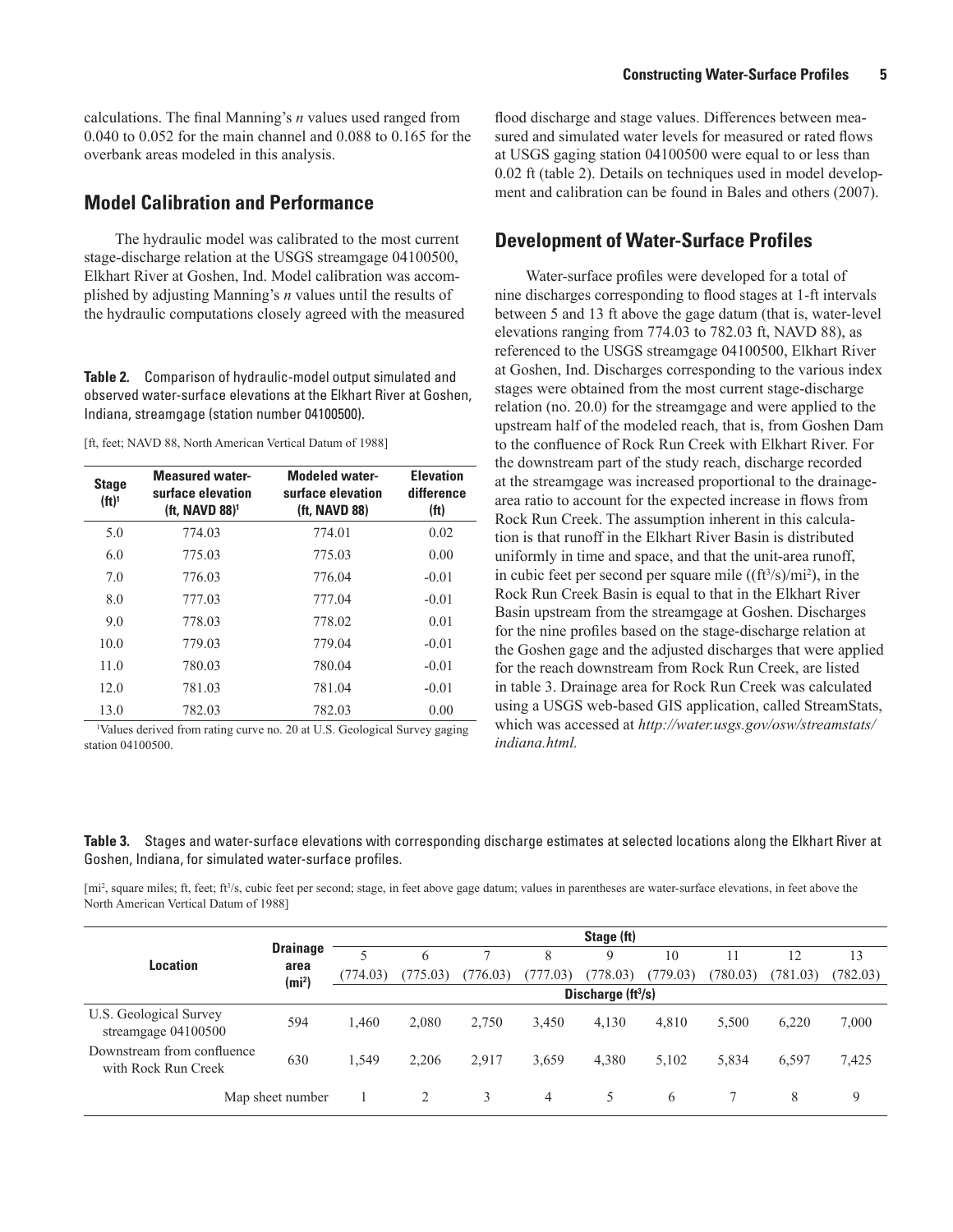### <span id="page-13-0"></span>**Inundation Mapping**

Flood-inundation maps were created for the nine watersurface profiles simulated for the Elkhart River. The maps were created in a GIS by combining the water-surface profiles and DEM data. The DEM was derived from LiDAR data with 3.9-ft horizontal resolution and a vertical accuracy of 0.37 ft. Although a finer resolution of the DEM was possible given the accuracy of the LiDAR data, the final DEM had a grid-cell size of 10 ft<sup>2</sup> to decrease the GIS processing time. Estimated flood-inundation boundaries along each simulated profile were developed using HEC–GeoRAS software (U.S. Army Corps of Engineers, 2009). HEC–GeoRAS is a set of procedures, tools, and utilities that facilitates processing geospatial data in ArcGIS by providing a graphical user interface (Whitehead and Ostheimer, 2009). The interface allows the preparation of geometric data for import into HEC–RAS and processes simulation results exported from HEC–RAS (U.S. Army Corps of Engineers, 2010). USGS personnel then modified the HEC–GeoRAS results to ensure a hydraulically reasonable transition of the boundaries between modeled cross sections relative to the contour data for the land surface (Whitehead and Ostheimer, 2009). The resultant maps were compiled to show estimated flood-inundated areas overlaid onto highresolution, georeferenced aerial orthophotographs of the study area for each of the water-surface profiles that were simulated by the hydraulic model.

#### **Elkhart River, Indiana, Flood-Inundation Maps on the Internet**

The flood-inundation maps and study documentation are available online at the USGS Publications Warehouse (*[http://](http://pubs.usgs.gov/sim/3269/) [pubs.usgs.gov/sim/3269/](http://pubs.usgs.gov/sim/3269/)*). Also, a Flood Inundation Mapping Science Web site has been established at *[http://water.usgs.gov/](http://water.usgs.gov/osw/flood_inundation/) [osw/flood\\_inundation/](http://water.usgs.gov/osw/flood_inundation/)* to provide a portal for USGS floodinundation study information to the public*[.](http://water.usgs.gov/osw/flood_inundation/.)* That Web portal has a link (*[http://wim.usgs.gov/FIMI/FloodInundationMapper.](http://wim.usgs.gov/FIMI/FloodInundationMapper.html) [html](http://wim.usgs.gov/FIMI/FloodInundationMapper.html)*) to interactive online map libraries that can be downloaded in several commonly used electronic file formats for GIS dataset viewers. At the map library site, each stream reach displayed contains further links to NWISWeb graphs of the current stage and streamflow at USGS streamgage 04100500, to which the inundation maps are referenced. A link also is provided to the NWS AHPS site (*[http://water.weather.gov/](http://water.weather.gov/ahps/) [ahps/](http://water.weather.gov/ahps/)*) so that the user can obtain applicable information on forecasted peak stage. The estimated flood-inundation maps are displayed in sufficient detail to note the extent of flooding with respect to individual structures so that preparations for flooding and decisions for emergency response can be performed efficiently. Roadways and bridges were closely reviewed and are shown as shaded (inundated and likely impassable) or not shaded (dry and passable) to facilitate

emergency planning and use. However, buildings that are shaded do not reflect inundation but denote that bare earth surfaces in the vicinity of the buildings are inundated. When the simulated water depth (as indicated in the Web Mapping Application by holding the cursor over an inundated area) in the vicinity of a building of interest exceeds that building's height, the structure can be considered fully submerged.

#### **Disclaimer for Flood-Inundation Maps**

Inundated areas shown should not be used for navigation, regulatory, permitting, or other legal purposes. The USGS provides these maps "as is" for a quick reference, emergency planning tool but assumes no legal liability or responsibility resulting from the use of this information.

#### **Uncertainties and Limitations Regarding Use of Flood-Inundation Maps**

Although the flood-inundation maps represent the boundaries of inundated areas with a distinct line, some uncertainty is associated with these maps. The flood boundaries shown were estimated based on water stages and streamflows at USGS streamgage 04100500, Elkhart River at Goshen, Ind. Water-surface elevations along the stream reaches were estimated by steady-state hydraulic modeling, assuming unobstructed flow, and using streamflows and hydrologic conditions anticipated at the USGS streamgage. The hydraulic model reflects the land-cover characteristics and any bridge, dam, levee, or other hydraulic structures existing as of September 2011. Unique meteorological factors (timing and distribution of precipitation) may cause actual streamflows along the modeled reach to vary from those assumed during a flood, which may lead to deviations in the water-surface elevations and inundation boundaries shown. Additional areas may be flooded because of unanticipated conditions such as: changes in the streambed elevation or roughness, backwater into major tributaries along a main-stem river, or backwater from localized debris or ice jams. The accuracy of the floodwater extent portrayed on these maps will vary with the accuracy of the DEM used to simulate the land surface. Additional uncertainties and limitations pertinent to this study may be described elsewhere in this report.

If this series of flood-inundation maps will be used in conjunction with NWS river forecasts, the user should be aware of additional uncertainties that may be inherent or factored into NWS forecast procedures. The NWS uses forecast models to estimate the quantity and timing of water flowing through selected stream reaches in the United States. These forecast models (1) estimate the amount of runoff generated by precipitation and snowmelt, (2) simulate the movement of floodwater as it proceeds downstream, and (3) predict the flow and stage (and water-surface elevation) for the stream at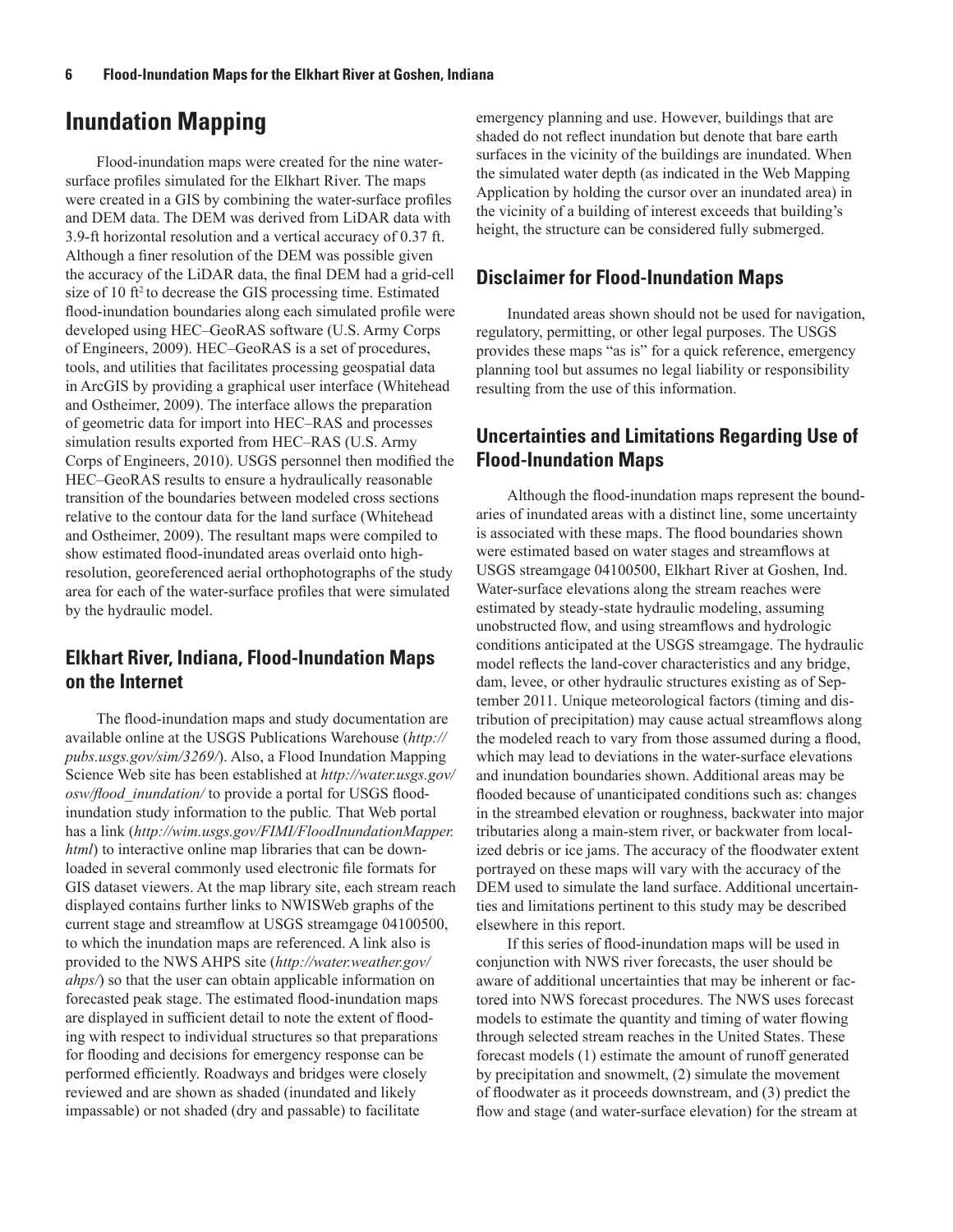<span id="page-14-0"></span>a given location (AHPS forecast point) throughout the forecast period (every 6 hours and 3 to 5 days out in many locations). In the case of Elkhart River at Goshen, forecasts are issued as needed during times of high water, but are not routinely available at the time of this report (2013). For more information on AHPS forecasts, please see: *[http://water.weather.gov/ahps/](http://water.weather.gov/ahps/pcpn_and_river_forecasting.pdf.%20) [pcpn\\_and\\_river\\_forecasting.pdf.](http://water.weather.gov/ahps/pcpn_and_river_forecasting.pdf.%20)* 

### **Summary**

The U.S. Geological Survey (USGS), in cooperation with the Indiana Office of Community and Rural Affairs, produced digital flood-inundation maps for an 8.3-mile reach of the Elkhart River at Goshen, Indiana, extending from downstream of the Goshen Dam to 5,450 feet (ft) downstream from the County Road 17 bridge. The inundation maps, which can be accessed at the USGS Flood Inundation Mapping Science Web site at *[http://water.usgs.gov/osw/flood\\_inundation/](http://water.usgs.gov/osw/flood_inundation/)*, depict estimates of the areal extent and depth of flooding corresponding to selected water levels (stages) at the USGS streamgage 04100500, Elkhart River at Goshen, Ind. The nine flood stages selected range from approximately bankfull (5 ft above gage datum) to greater than the maximum observed water level (13 ft) at the streamgage. Current conditions for the USGS streamgages in Indiana may be obtained on the Internet at *<http://waterdata.usgs.gov/nwis/>*. In addition, stream stage data have been provided to the National Weather Service (NWS) for incorporation into their Advanced Hydrologic Prediction Service (AHPS) flood warning system (*[http://water.weather.](http://water.weather.gov/ahps/) [gov/ahps/](http://water.weather.gov/ahps/)*). The NWS forecasts flood hydrographs at many places that are often collocated with USGS streamgages. NWS-forecasted peak-stage information may be used in conjunction with the maps developed in this study to show predicted areas of flood inundation.

In this study, nine flood profiles were computed for the stream reach by means of a one-dimensional step-backwater model. The model was calibrated using the most current stagedischarge relation at the Elkhart River at Goshen streamgage. The hydraulic model generated water-surface profiles for flood stages at 1-ft intervals referenced to the streamgage datum and ranging from approximately bankfull (5 ft, gage datum) to greater than the highest recorded water level. The simulated water-surface profiles were then combined with a geographic information system digital-elevation model (derived from Light Detection and Ranging (LiDAR) data having a 0.37-ft vertical and 3.9-ft horizontal resolution) in order to delineate the area flooded at each water level. The availability of these maps, along with Internet information regarding current stage from USGS streamgages and forecasted stream stages from the NWS, provide emergency management personnel and residents with information that is critical for flood response activities such as evacuations and road closures as well as for postflood recovery efforts.

## **References Cited**

- Bales, J.D., Wagner, C.R., Tighe, K.C., and Terziotti, Silvia, 2007, LiDAR-derived flood-inundation maps for realtime flood-mapping applications, Tar River Basin, North Carolina: U.S. Geological Survey Scientific Investigations Report 2007–5032, 42 p.
- Federal Emergency Management Agency, 2011, Flood insurance study, Elkhart County, Indiana, and incorporated areas: Washington D.C., Federal Emergency Management Agency, 40 p., 17 pl.
- Homer, C., Dewitz, J., Fry, J., Coan, M., Hossain, N., Larson, C., Herold, N., McKerrow, A., VanDriel, J.N., and Wickham, J., 2007, [Completion of the 2001 National Land Cover](http://www.asprs.org/a/publications/pers/2007journal/april/highlight.pdf)  [Database for the Conterminous United States](http://www.asprs.org/a/publications/pers/2007journal/april/highlight.pdf), Photogrammetric Engineering and Remote Sensing, v. 73, no. 4, p. 337–341.
- U.S. Army Corps of Engineers, 2009, HEC–GeoRAS, GIS tools for support of HEC–RAS using ArcGIS—User's manual, version 4.2: Davis, California, U.S. Army Corps of Engineers, Hydrologic Engineering Center, [variously paged].
- U.S. Army Corps of Engineers, 2010, HEC–RAS River Analysis System hydraulic reference manual, version 4.1: Davis, California, U.S. Army Corps of Engineers, Hydrologic Engineering Center, [variously paged].
- U.S. Census Bureau, 2010, American FactFinder: accessed September 27, 2012, at *[http://factfinder2.census.go](http://factfinder2.census.gov/faces/nav/jsf/pages/index.xhtml)*v.
- Whitehead, M.T., and Ostheimer, C.J., 2009, Development of a flood-warning system and flood-inundation mapping for the Blanchard River in Findlay, Ohio: U.S. Geological Survey Scientific Investigations Report 2008–5234, 9 p.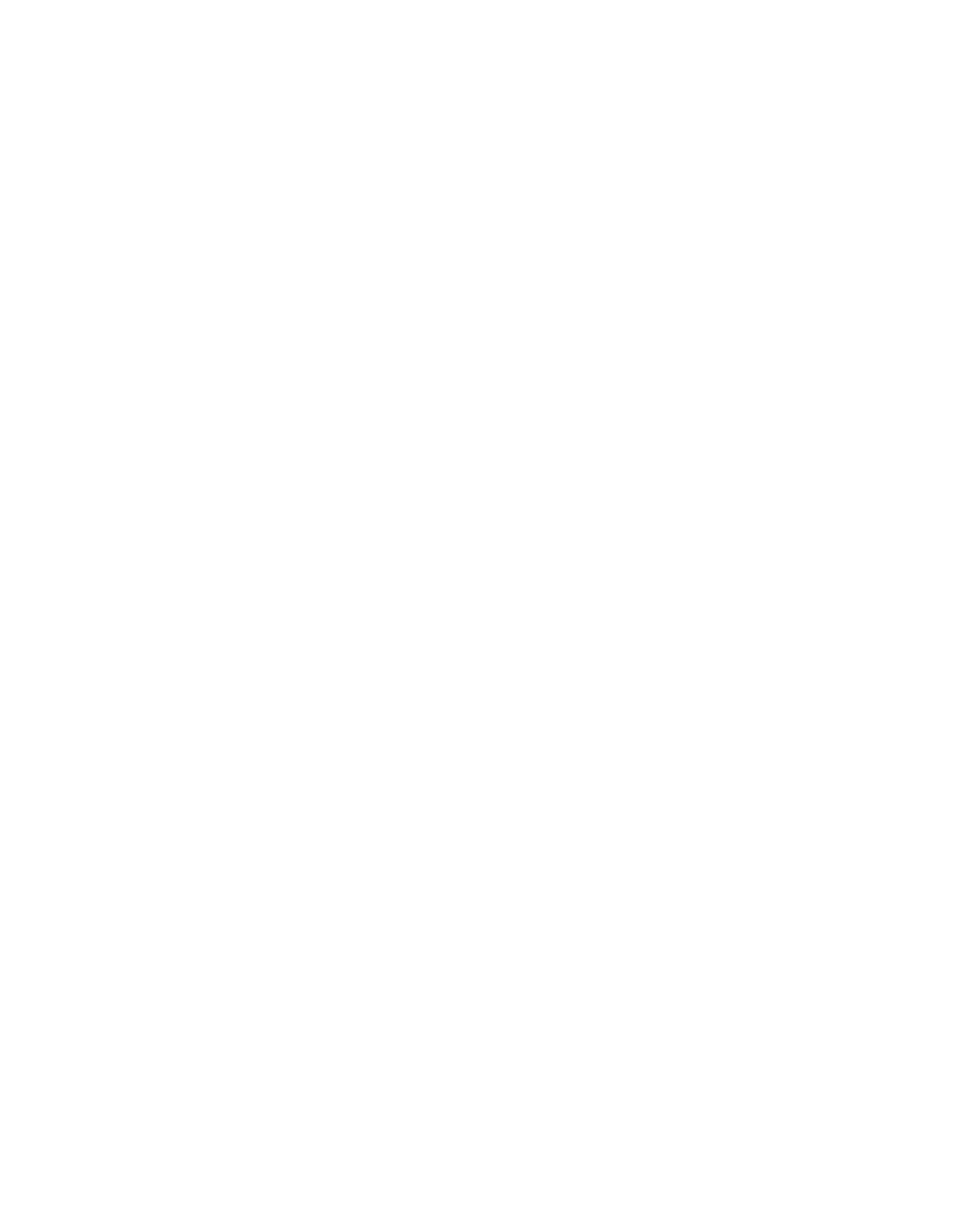Publishing support provided by: Columbus and West Trenton Publishing Service Centers

For more information concerning this publication, contact: Director, Indiana Water Science Center U.S. Geological Survey 5957 Lakeside Blvd. Indianapolis, IN 46278 (317) 290–3333

Or visit the Indiana Water Science Center Web site at: <http://in.water.usgs.gov/>